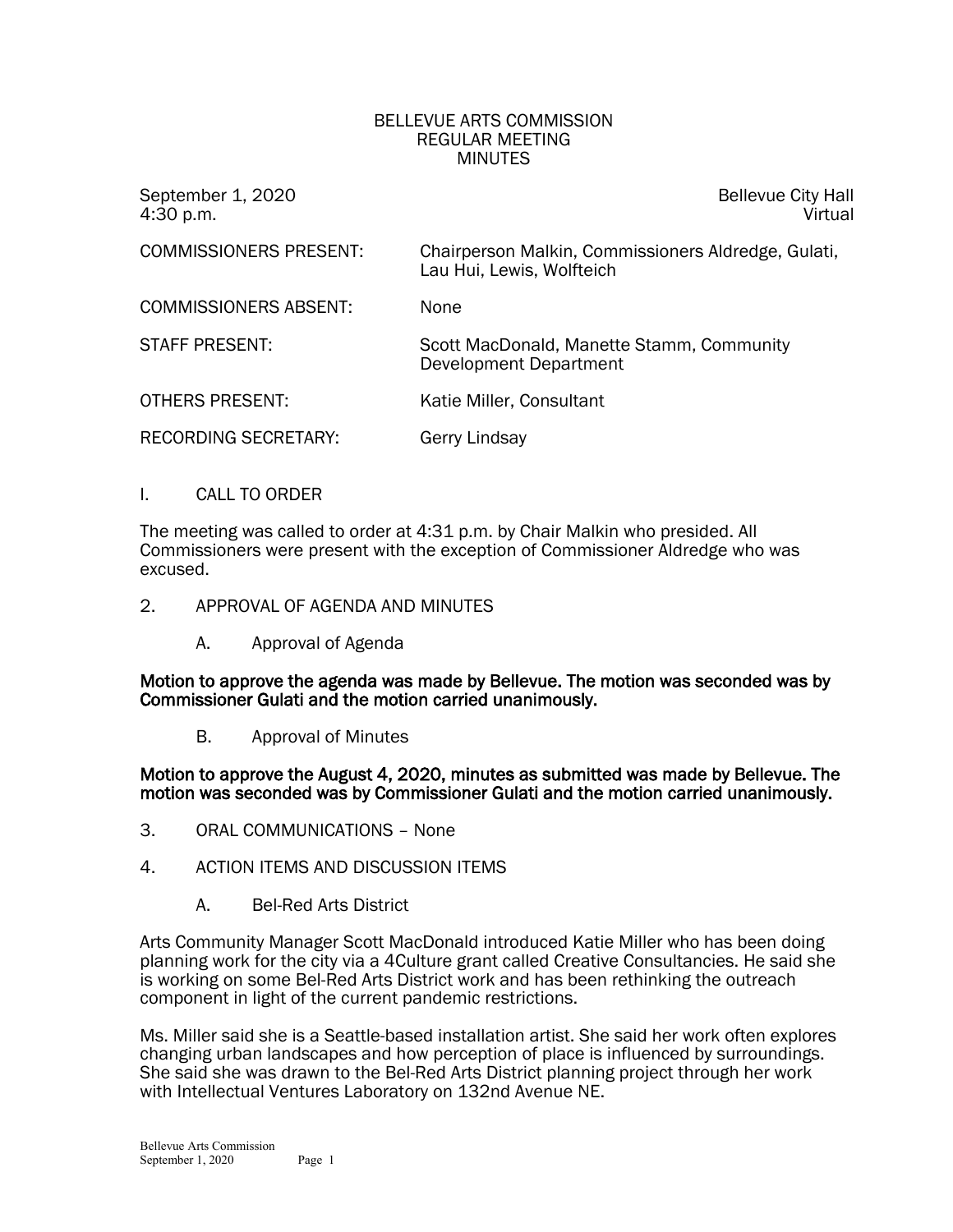The Bel-Red Arts District was first designated as an arts village as part of the 2009 Land Use Code update, which transformed the vision for the Bel-Red area from a light industrial and commercial area into a dense mixed use urban district. The area now has a wide array of artists and organizations, businesses and makers, with the largest concentration near the future 130th light rail station and the 130th Avenue NE/Spring Boulevard area. However, not much has been done since the designation as an arts village to cement the district in the community. The upzoning as part of the Land Use Code update and the coming light rail line has resulted in dramatic increases in property values and new development. The result is that many businesses and organizations are facing economic pressures, including rising rents and the possibility of losing their spaces.

Ms. Miller said she worked with Mr. MacDonald to submit an application for the 4Culture Creative Consultancies program with the aim of developing a plan for the Bel-Red Arts District. The application was approved in late 2019.

The overarching question underlying the planning exercise is what it will take to position the creative sector in Bel-Red as a central figure in the growth of the Bel-Red area, ensuring that existing artists and creative businesses will benefit from future investment and attracting new artists and creative businesses to the neighborhood. The scope of work was predicated on that question and includes working with the community to establish a common vision that will help build consensus on direction, and identifying projects to create a unique and authentic identity for Bel-Red. She said she would be conducting outreach and would build relationships with a broad section of Bel-Red creative community members. She said her work would include enlisting a diverse group of stakeholders, including artists, art professionals, business leaders, non-profit leaders and cultural practitioners to form a community group to help steer the development of a Bel-Red Arts District action plan.

The scope of work has been broken down into two phases. The two immediate phases of the work will be supported through the 4Culture Creative Consultancies program, while the third phase is planned for the future. In Phase I the work will focus on research and discovery. Phase II will involve outreach and engagement, then in Phase III a three- to fiveyear arts district action plan will be developed along with an artist demonstration proposal.

The Phase I work is just being completed. The work included a review of existing plans and work previously done related to the Bel-Red Arts District. It also involved extensive research on arts and cultural district planning strategies, and reviewing creative placemaking toolkits that have been developed by leaders in the field over the last ten or twenty years. Time was also spent in reviewing case studies of arts districts in the region, throughout the United States, and in Europe and South American to build a foundation of knowledge on which to build. The work has informed the outreach strategy and the approach to the project.

Phase II is just getting under way. The focus will be on gathering community input given how vital local voices are to the co-creation of the arts district vision and the development of an action plan for Bel-Red. Due to the pandemic, however, the work has shifted from in-person engagement to online surveys, virtual one-on-one interviews, and virtual small group discussions to develop a deeper understanding of key topics and concerns. The need to consider equity in the planning project is clearly recognized and to that end a goal has been set to reach stakeholders that are both economically and racially diverse. The goal for community outreach is to have at least 150 unique engagements. The work will include reaching out to a variety of arts organizations, arts constituencies and Bel-Red businesses.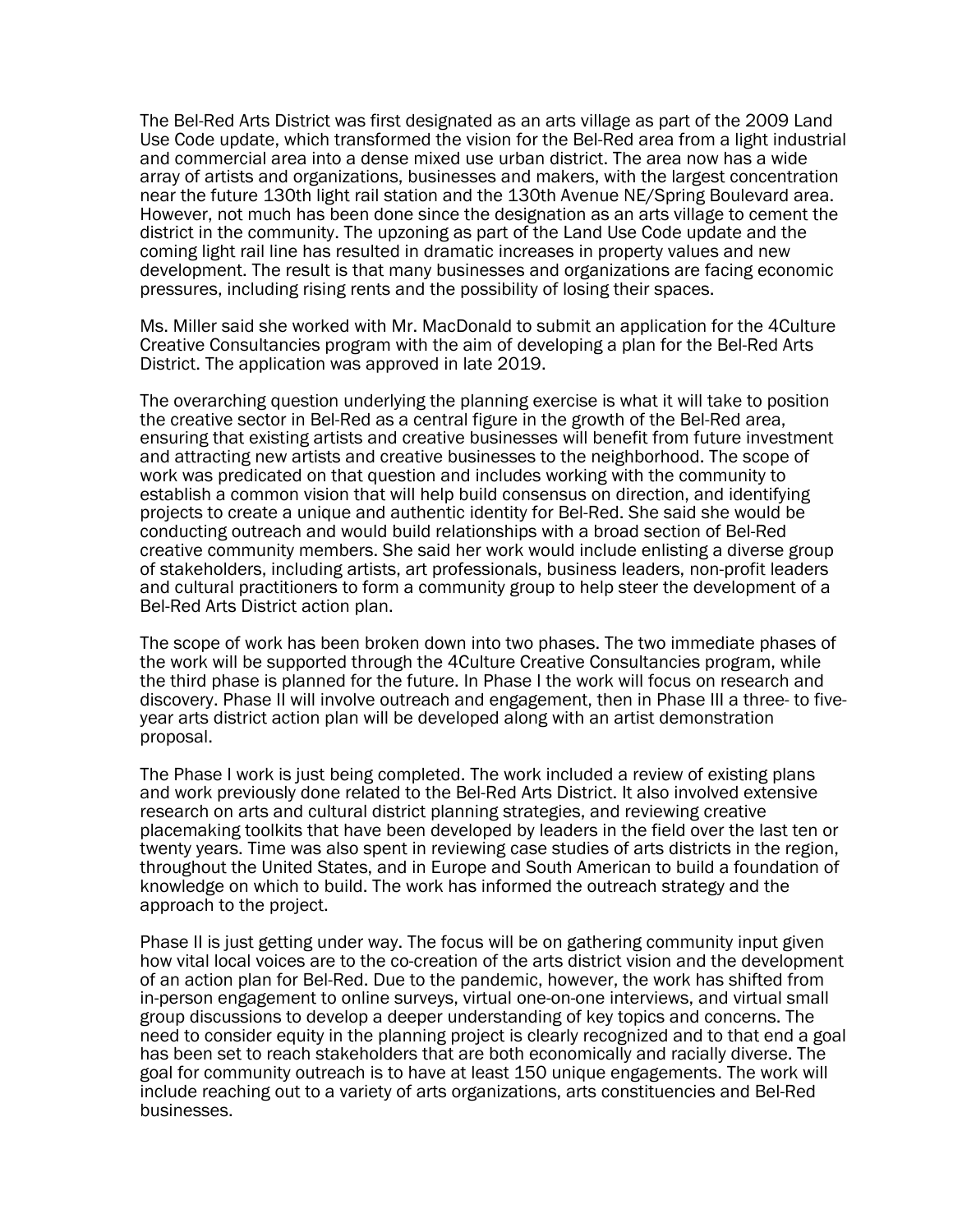Ms. Miller said the research highlighted some specific areas of interest to cover with the outreach efforts. They include things that are working currently, things that are not working, and things that should be considered for the longer term; the unique definition Bel-Red has of arts and culture; the identity of Bel-Red and what could contribute to its identity as an arts district; visibility of the arts and how to increase it; space affordability and the types of affordable spaces that are needed; funding opportunities to support the arts district; retention of existing artists and arts organizations and the attraction of others to the district; and community events and arts programming in Bel-Red.

Chair Malkin asked about the toolkit mentioned as part of Phase I. Ms. Miller said much of her research involved looking at the creative placemaking strategies and toolkits from the National Endowment for the Arts, Americans for the Arts, and Art Place America, all of which are strong leaders in the field of creative placemaking. Many of the toolkits outline different types of arts and cultural districts and indicate the variety of ways in which historic arts districts were formed. Chicago has metropolitan agency for planning that has created a unique step-by-step guide based on questions like "What is in the community?" "Who is in the community?" "What kinds of arts are in the community and how are they supported?" and "Is there a coalition of the community working together and are they looking for designation as an arts district?" From there the toolkit asks about project types such as public art projects are projects that help to identify an area as an arts district. Toolkits also address things like how arts districts have been funded in the past and how some are currently being funded.

Bellevue asked how the BelRed area was chosen to be an arts district. Ms. Miller said the light industrial area of BelRed had rents that were quite low and affordable. Quite a few artists, arts organization, musicians and dancers chose to locate there, as did businesses like art supplies and musical instrument sales and rentals. Mr. MacDonald added that what BelRed had was besides just available space was spaces that were often large and adaptable. Much of that infrastructure has been in place for decades. Some, admittedly, have moved out of the area as rents have risen, but others have since moved in. The reason behind the original designation was the fact that BelRed was where most of the smaller arts groups were located, as were some larger organizations such as Pacific Northwest Ballet.

Chair Malkin asked if any lessons were learned as part of conducting the research that would apply to the BelRed area. Ms. Miller allowed that there were lessons learned. Some involved artists regenerating districts with high levels of crime and many vacant building that were not well kempt and turning them into better and livable areas. For some such districts crated in the 70s and 80s, there was an influx of people to the areas and buildings were sold for redevelopment as condominiums. There were lessons learned about both creating unique spaces and retaining them over time, about zoning, the types of spaces artists need, and what artists need in order to do their work.

Relative to the outreach phase, Chair Malkin asked if there is a comprehensive list showing artists and arts organizations that are known to be in the area. Ms. Miller said staff did quite a bit of research on the Bel-Red area over the last year or so, and that will serve as a good starting point for businesses and artists in the district. Arts Program Assistant Manette Stamm said as part of her thesis work she did a lot of research and physical exploring of the area. She said she worked through a very outdated list and updated it to reflect existing businesses. There is also data available from other projects that have been focused on the arts district over the years.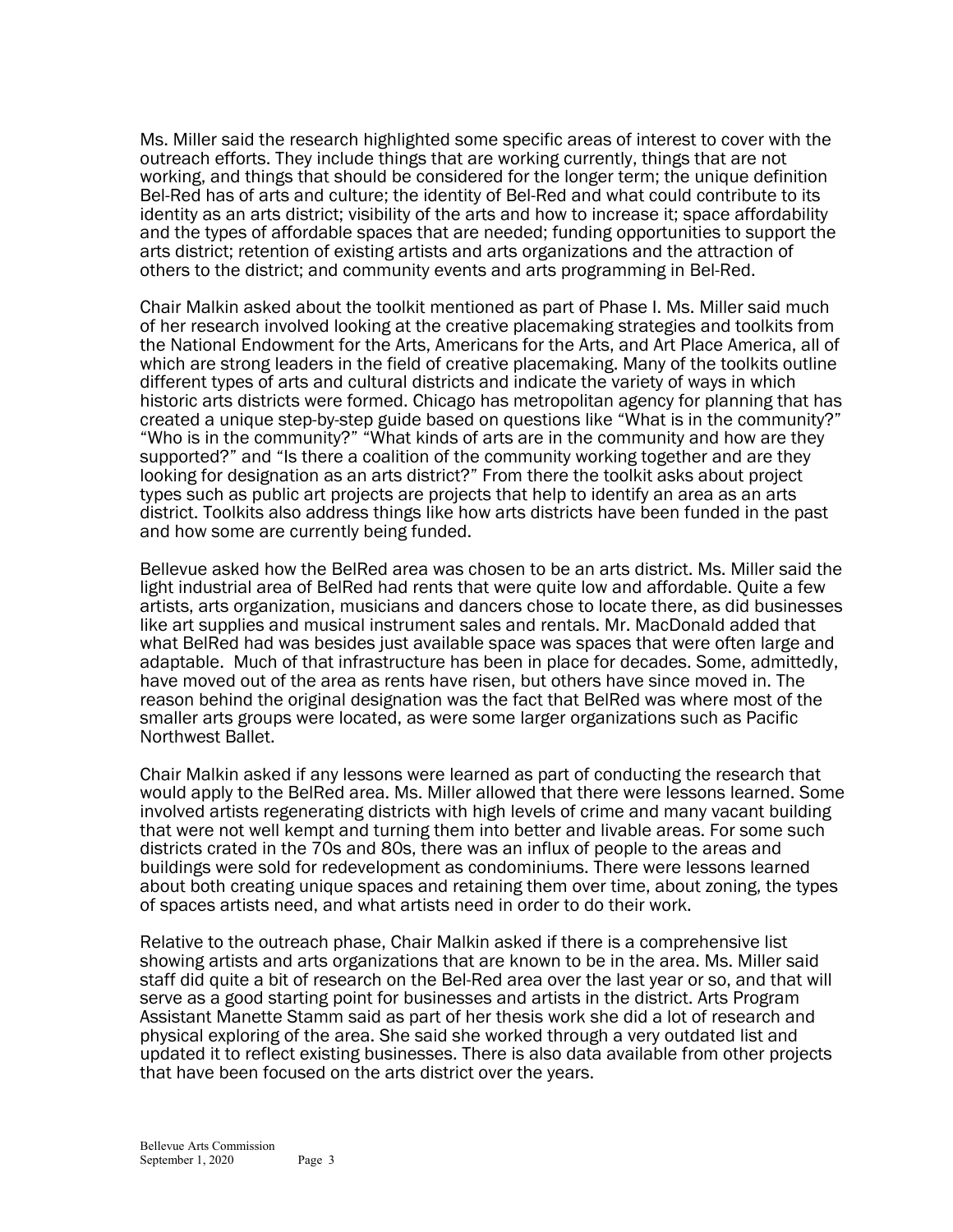Bellevue asked if there is funding available that had been earmarked for the Tateuchi Center, which will no longer happen. She suggested a performing arts space in BelRed, even if it is not huge, likely would be better attended that a facility in downtown Bellevue. Mr. MacDonald clarified for the record that the Tateuchi Center is still an active organization working to establish itself. They have not been defunded and they enjoy a very active board.

Chair Malkin asked if there were a way to take the old PACE project and leverage some of their work in favor of the arts district. Mr. MacDonald said the city had an agreement at one time with the Tateuchi Center which has since expired. PACE is welcome to come back to the city and try to negotiate similar terms. He stressed that PACE was a 2000-<br>seat theater, something which if located in Bel-Red would not make sense for a variety of reasons. A 400- or 600-seat theater is what the community needs. If the city gets the NEA grant to help fund the ArtsSpace scope of work, it could lead to something similar to the 12th Avenue project in Seattle. He stressed, however, that it would still be a win if in the end all the Bel-Red district had was artist studios and living spaces, but there is the opportunity to think a bit bigger. Chair Malkin suggested that element should be folded into the outreach phase as a talking point.

B. Bellgate

Mr. MacDonald explained that *Bellgate* is a prominent artwork in downtown Bellevue and has been for some time. The work is by artist Lee Kelly and is located at Compass Plaza at NE 6th Street and 106th Avenue NE. The piece is one of Bellevue's earliest public artworks. In 1983 Bellevue and the Bellevue Allied Arts Council (BAAC), which was an advocacy non-profit made up of community members, entered into an agreement to jointly commission *Bellgate*. From its conception the work was always intended what was then called the pedestrian corridor and which is now called the Grand Connection. Mr. Kelly was selected followed an invitational call by a panel of six members, including a member of the Bellevue Arts Commission. In 1985 the \$50,000 work was installed. The city paid \$15,000 of the total which equaled a 30 percent share, which through the agreement is what Bellevue officially owns. The BAAC owns the balance. That organization had until May 30, 2020, to keep its organization active.

Continuing, Mr. MacDonald said the last remaining member who had been paying dues to the state has passed away. Per state regulations, the member's spouse has until September 30, 2020, to pay the late dues on the organization. If that payment is not made, the organization will dissolve. The question is what will happen to the organization's 70 percent ownership share. Per the agreement between the city and the BAAC, their ownership stake would transfer to the Bellevue Arts Museum. When informed of that fact, the Bellevue Arts Museum expressed a strong desire to not take ownership of the work and a willingness to work with the city in the event the city would want to enter into an agreement under which the museum would transfer its ownership to the city.

Further complicating the issue is the fact that in 2018 Onni Group purchased the site that encompasses the DOXA church and the adjacent Barnes & Noble. Redevelopment of the site was planned to begin toward the end of 2020, though that has been delayed for various reasons. The plan now is to build three towers on the site starting in 2021. Because the redevelopment work will include demolishing the area where *Bellgate* is located, if the city gains ownership of the work it will be necessary to determine where it can be stored and where it should be reinstalled. While those specific issues will be addressed down the road, ownership of the work will need to be resolved before those conversations can take place.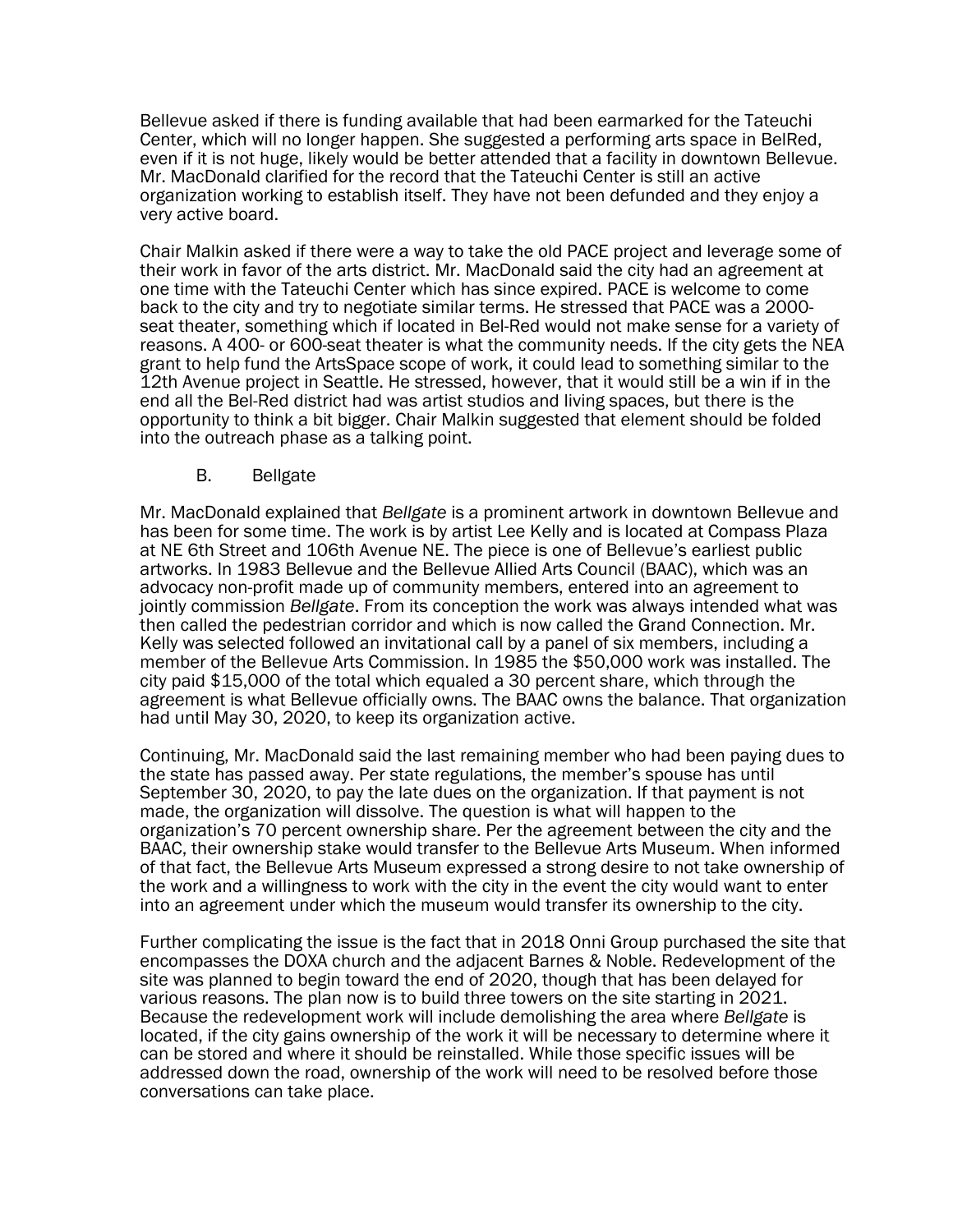Mr. MacDonald said there are specific issues for the Commission to consider in working out a path forward for the work and the city's possible role. There are intrinsic risk issues involved. Per the original agreement, the BAAC was to carry some amount of insurance on the work, but there is no indication they have been paying for any insurance any time recently. If the city gains full ownership, it will become the liable party if something were to happen. The city's risk manager has indicated no concerns with the additional risk, however. Per the original agreement, the city has no obligation to maintain the work, but the BAAC has not been maintaining it. There is some maintenance work needed currently, and the condition report drafted by 4Culture in 2019 rated the work as being in fair condition, which can be translated as meaning there are no major safety issues or repairs needed.

Mr. MacDonald said the city will not in the future want to enter into any partnership with a non-profit organization to own an artwork. Such arrangements offer little certainty relative to how long the non-profit will be around. One option would be to deaccession the work if the Bellevue Arts Museum does not want it and the city does not want to take on full ownership of it. The appraisal of the artwork adds an interesting wrinkle. In 2019 it was appraised at \$95,000. That figure, however, does not match the rate of inflation since 1985, which suggests the piece is worth over \$122,000. That is an indication that there is no market for the piece in the art collector realm.

Mr. MacDonald said the recommendation of the staff was for the city to pursue an agreement with the Bellevue Arts Museum to transfer ownership of the work to the city in the event the BAAC fully dissolves and its ownership transfers to the museum. Full ownership will make it easier to relocate the artwork following redevelopment. Under single ownership the city would be able to guarantee proper insurance coverage. Minimal maintenance is needed and the city is better equipped to effect the work than the museum is. The other option would be to recommend against the city seeking full ownership of the piece.

Answering a question asked by Chair Malkin, Mr. MacDonald clarified that per the agreement the Bellevue Arts Museum agreed in 1983 to take full ownership of the piece under the circumstances outlined. That was when they were building a collection, but the museum does not now have a permanent collection. The museum believes taking ownership of the work could result in a financial hit at a time when the organization is trying to focus on being solvent.

Chair Malkin agreed with the recommendation of staff that the city should seek to take ownership of *Bellgate* and retain it as part of the Grand Connection. Commissioner Gulati agreed. Bellevue agreed as well, noting that since the work has been where it is for so long it has become a part of the identity of the city. Commissioner Gulati said it was part of the Bellevue community long before the downtown became what it is now.

Chair Malkin asked what the financial burden would be for either the city or the Commission to move the work and store it until it can be relocated. Mr. MacDonald said there has not been an estimate made for that cost. The city's position is the work should stay on the site as the site redevelops. The area will still be open space after redevelopment and the city would want to negotiate with the property owner to include the piece into their redevelopment plans. He added that for many years the city has included the full cost of the piece for insurance purposes, so taking full ownership would not increase that line item cost.

Commissioner Wolfteich asked what the likelihood is of the work being incorporated into the redevelopment plans for the site. Mr. MacDonald said there have been some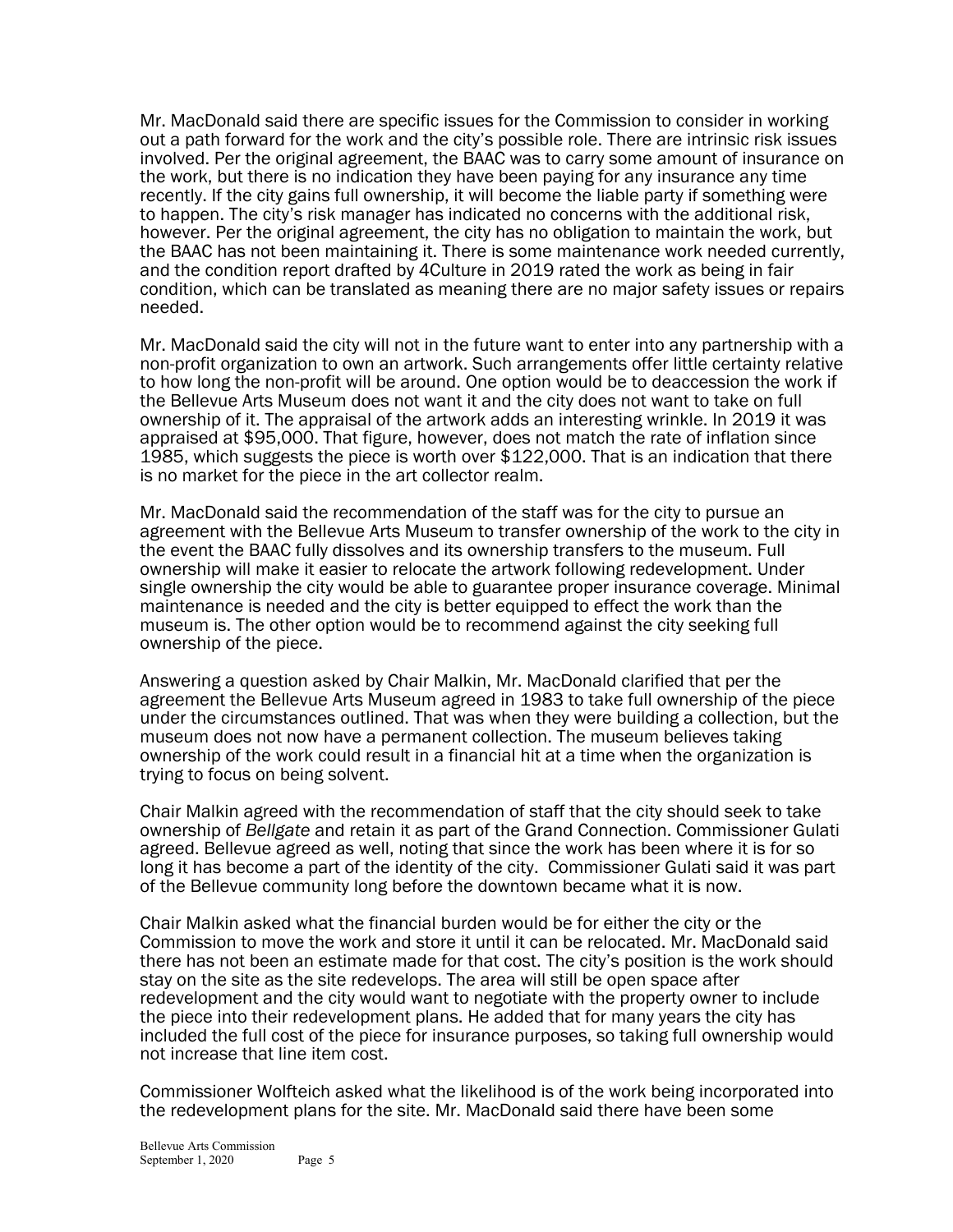preliminary and introductory conversations with the property owner, but he stressed that the city is not there yet. That issue will be the subject of a future conversation with the Commission.

A motion to recommend that the staff pursue attaining full ownership of the *Bellgate* artwork was made by Bellevue. The motion was seconded by Commissioner Wolfteich and the motion carried unanimously.

# C. Ashmita Gulati Artwork Donation

Mr. MacDonald said a donation of art to the public art collection by artist Ashmita Gulati. He noted that the collection mission was rewritten a few years ago with the Commission and it outlines the notion that the city is a vital platform for cultural exchange and creative expression. Living artists are tapped to enrich the collective experience of Bellevue's public spaces through permanent commissions and a growing collection of movable artworks funded through the public art program. A segment of the collection is devoted to works that raise the discourse of the planning aspects of Bellevue civic live; explore the diverse identities of Bellevue residents; convert culture's international connections into currents into an interplay between nature and the urban experience. The city's art collection helps to document the dynamic moments and complexities of Bellevue's cultural life. The collection is an important resource for future generations.

Mr. MacDonald informed the Commissioners that eight works had been donated to the collection. They vary from donations made by collectors and individual artists. There are also community assets listed in the collection resulting from communities coming to the city asking for help maintaining works in their areas, and there are also gifts from foreign governments and sister cities in the collection.

Ms. Gulati is a Bellevue-based painter who was born in Mumbai but who has lived in the city for a couple of decades. Her works explore her experience of place and environment and also dips into social currents. She has a huge body of work, has created numerous commissions and participated in a number of local exhibitions and events. Her view is that artists are products of their environments in that they are sensitive to what they visual see and feel around them, shaping much of what they do and invigorating energy to the canvass. Her works balance color in very captivating ways.

The work proposed for donation is entitled *Simply Respect*. It is part of the artist's It's a Wonderful World series that was all created during the Covid-19 pandemic as a response to the unrest and uncertainty. In the artist's own words, *Simply Respect* was inspired by the great power of the Black Lives Matter movement, and she was passionate about actively expressing what she felt in her own way. The work is acrylic and molding medium painted onto canvas. It measures 30 by 48 inches.

Mr. MacDonald said the recommendation of the staff was to approve the acceptance of the donation of *Simply Respect* by Ms. Gulati into the Bellevue art collection. He said the recommendation is based on the quality of the artwork and its relevance to the city's art collection mission. Accepting the work will represent only a minor financial impact to the city, resulting from the cost of hanging and securing the work. He added that it is much easier to find suitable locations for portable artworks and to keep them out of storage.

Chair Malkin observed that there is precedence for artists to donate to the city's collection. He asked if the donation could be leveraged in a way that other artists would consider making donations to the collection, or if that is a direction the Commission and/or the city would want to take. Mr. MacDonald said artwork donations can be a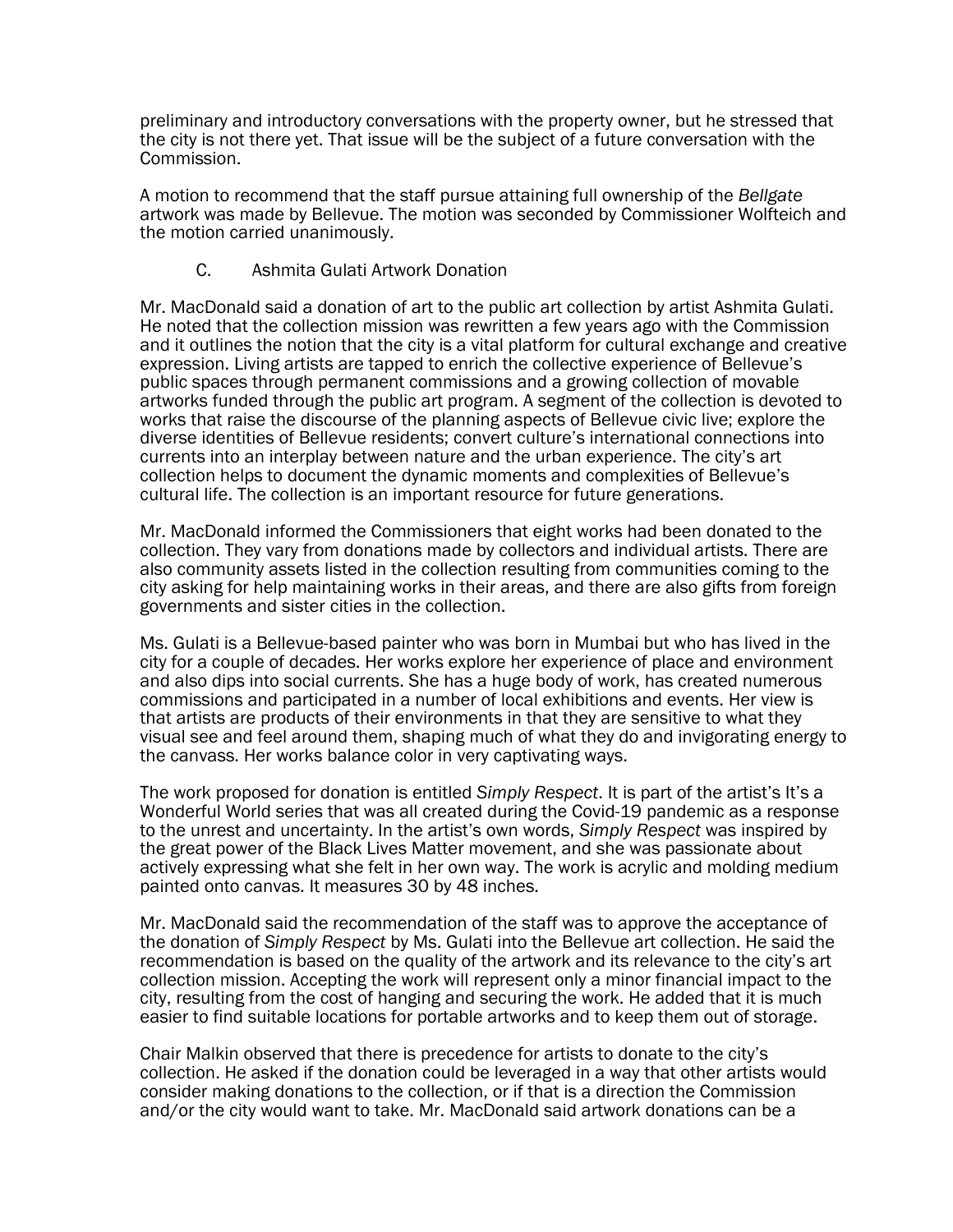slippery slope. He said that would become evident during the discussion of the next agenda item on the deaccession policy. When artwork is offered for free, there is a higher likelihood that it will be accepted. That is not always the best solution. An outdoor permanent work could require significant costs to install, and if there is no immediately identified site for the work, there could be significant costs associated with storing the piece. The Commission needs to be careful in considering the donation of works in terms of the caliber of the work and the connection to the mission of the collection. Mr. MacDonald said while donations can be a good thing, it is often preferable to pay artists for their work instead of soliciting for donations.

Chair Malkin agreed the city should not solicit for donations, but he suggested the work the Commission is doing should be promoted in a more public way, particularly around the work of building the public art collection. Mr. MacDonald said the Commission is at an important point in the history of the collection where it will be able to showcase basically a brand new collection. The donation of Ms. Gulati would be part of that push.

Commissioner Lau Hui having a piece in the city's collection will elevate the status of the artist and helping them become more recognized. Mr. MacDonald agreed and said that is in fact a return on an artist's donation. Commissioner Lau Hui stated that *Simply Respect* would be a good addition to the collection, and that it would be good to have a local artist with a work in the pool. In working to build up the city's collection, attention needs to be given to the demographics of the artists.

Mr. MacDonald said the portable works selection panel that met recently will not release the full list of artists and works until it is brought before the Commission and the works are all confirmed in terms of availability. He shared, however, that the artists selected were overwhelmingly diverse. Two of the selected works are by Bellevue residents.

A motion to recommend accepting the donation of *Simply Respect* by artist Ashmati Gulati was made by Bellevue. The motion was seconded by Commissioner Lau Hui and the motion carried unanimously.

D. Deaccession Policy and Carlos Basanta Artwork

Mr. MacDonald noted that the city's public art program has a number of draft policies that are intended to drive the public art process. Most if not all of the polices have not been finalized by the Commission. He said the deaccession policy was the first to be brought before the Commission for review, though he added that the full set of policies would ultimately be reviewed by the Commission. He sought from the Commissioners general direction to be used in crafting a draft policy for a deeper review.

Mr. MacDonald said deaccession is a tool used by collections to remove artworks from the permanent collection. Deaccession can happen for a number of reasons. Artworks have life spans that can sometimes be expanded but not always. For instance, *Night Blooming* that was installed in 2018 at the botanical garden should, according to the artist, have only a 25-year life span, which is generally a typical timeframe for public artworks. Depending on the materials used, where the works are sited and how they were crafted can contribute to either a shorter or longer life span. The most recent deaccession from the city's collection was the Pat McVay work *Life Cycle* which was located at Chisholm Beach Park. In that instance the Commission chose to trade the work for a new work from the artist.

The age of the city's collection may make use of the deaccession policy more regular as artworks pass their life span. A number of the pieces in the collection are in the 20- to 30-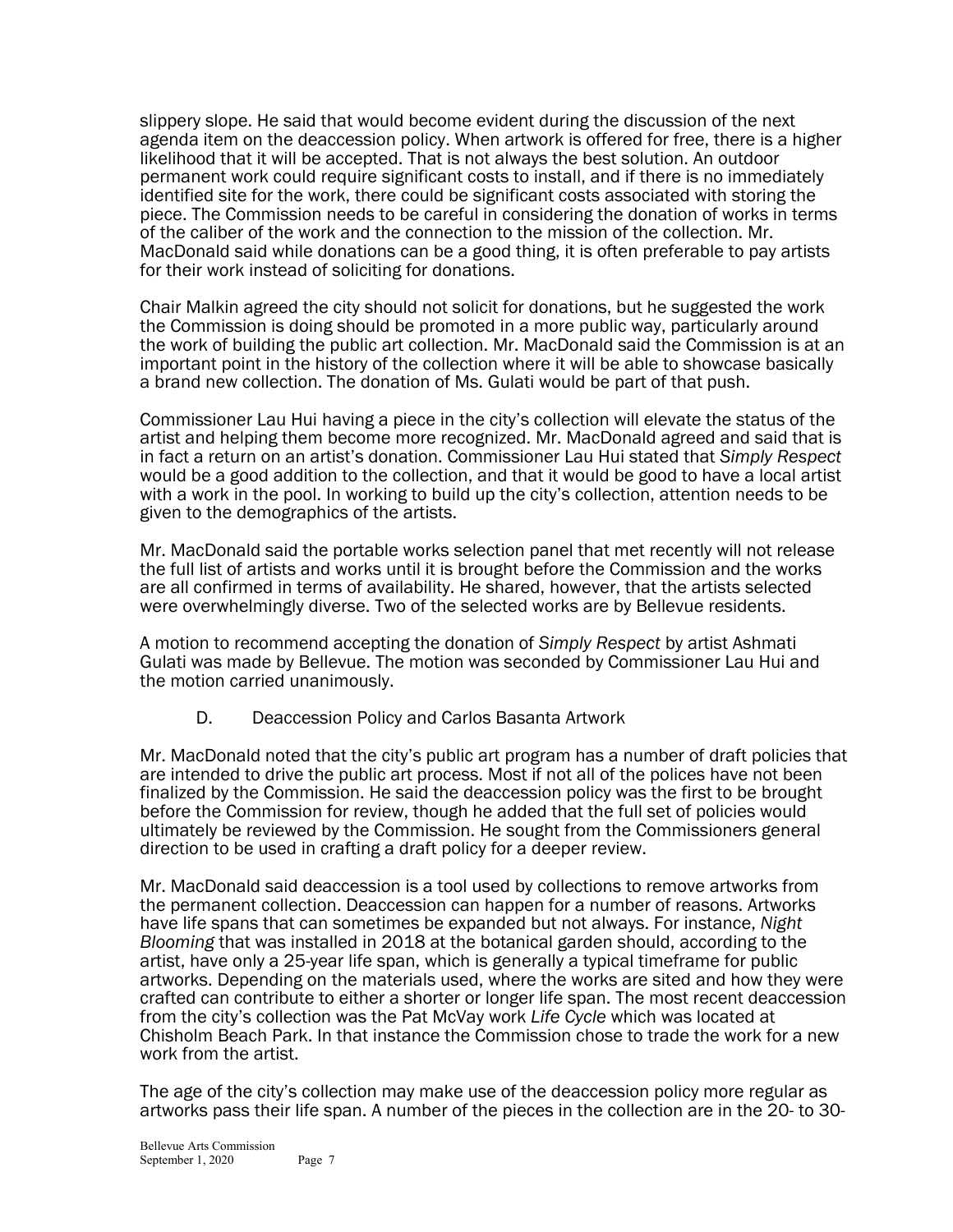year timeframe. Additionally, maintenance funds do not keep pace with new projects. According to the 4Culture collection review, there are currently nine works in need of restoration, but there is sufficient budget for only two of those restorations. While maintenance is now a priority, in the past it was not and that has left many works without maintenance for at least eight years, and the assumption is that contributed to further deterioration.

New technology in works can be expensive to maintain, and *Reed Rookery* is a prime example of that. That issue may need to be specifically addressed in the deaccession policy. Some permanent artworks were acquired without having a site identified, which generally equates to having existed before being accepted into the collection, which could mean their actual age is older than the acquisition date. The full age of each piece needs to be considered when making decisions about doing major restorations or maintenance, and even when is the right time to deaccession a piece. Once the decision is made to deaccession a piece, options relative to being able to sell or donate it vary.

The criteria for deaccessioning artwork includes fraudulent or inauthentic pieces; works that are inferior to other works by the same artist; works that have received significant adverse public reaction over a longer period of time; works that are damaged beyond repair; works that that pose a public safety threat; works that are not on display or only rarely are on display due to lack of having a location; and works that have been stolen or are missing. There are also practical reasons such as the city evolving over time, transportation projects and park redevelopment projects that affect sited works, or that make them no longer publicly accessible. Works must be ADA compliance. Finally, under the Visual Artist Rights Act, artists have the option of disassociating their names from works that are not cared for correctly, among other reasons.

The actions available with deaccessioning works include selling them, trading them for another work by the same artist, donating them to another public entity, and destroying or recycling the work. The actions are limited by circumstances, such as a sale may not be feasible due to a lack of market for the work; the original artist may have passed, making trading for a new piece difficult; and site specific or integrated works are more likely to require destruction.

Mr. MacDonald said he did not believe it would be helpful to wordsmith the existing draft. He suggested instead the Commission should think about the mission of the collection and to look specifically at whether or not the policy is missing reasons for deaccessioning or not deaccessioning artwork, and to consider how the policy can inform the Commission's thinking relative to the accession policy. Down the line the Commission will likely want to establish a committee or one or two Commissioners to work through the policy language and draft updates.

Chair Malkin commented that one key for deaccession is the cost of keeping artwork, either for storage or maintenance. Of course, the condition of the work is also key.

Commissioner Lau Hui asked why the city acquired the Carlos Basanta piece but never put it out. Mr. MacDonald said the original way the Commission and the city acquired artwork was through the Bellevue Sculpture Exhibition, which became Bellwether. Typically after each exhibition, the Commission would be presented with either a short list or the full list of works that had been displayed, and the Commission would then vote to pursue purchasing a work. Commissioner Lau Hui said the Commission should be mindful of having a location for works before choosing to acquire them. Mr. MacDonald agreed and suggested that should be part of the donation and accession policy.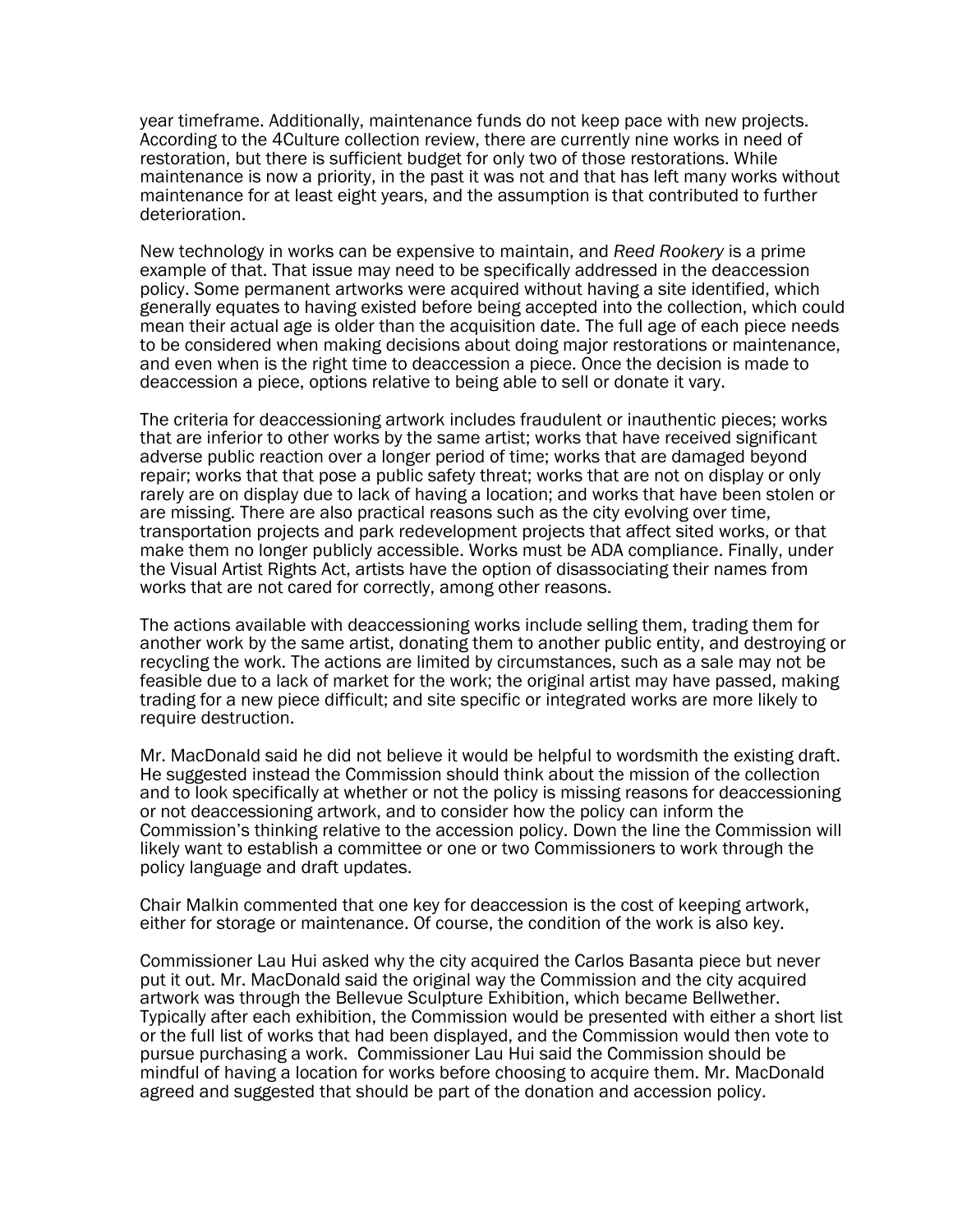Mr. MacDonald said thinking about the deaccession policy forces the Commission to consider the life and body of the collection as something that evolves over time. It is perfectly acceptable to take artworks that have shorter life spans. While there is a nuance to how to think about works and projects the Commission wants to have a lasting impact or that are symbolic of a moment, it should also be okay to include works that tell other types of stories that might address a shorter timescale.

Chair Malkin said that certainly might be the case in acquiring pieces that may be dynamic or electronic, such as virtual reality works, that likely will in time see their technology become obsolete. Mr. MacDonald agreed and pointed out that at the time they are acquired such pieces would have value for the city.

Chair Malkin and Mr. MacDonald suggested Commissioner Aldredge might be the right Commissioner to appoint to review the policy language and propose revisions. They also agreed that work should be held off until the full Commission has an understanding of the draft policies.

Mr. MacDonald said the Carlos Basanta work, *The Man Who Stole the Golden Egg*, was purchased by the city in 2004 for \$18 ,000. It is made of ferrocement, which involves wire mesh with a thin layer of cement and an applied patina. The work has been in storage for roughly 16 years after having been in the Bellevue Sculpture Exhibition for roughly three and a half months. He stressed the need to not have works in storage, particularly paid storage as the city faces a budget shortfall. There are currently only two works in paid storage that are not there because of Sound Transit projects. There have been multiple efforts since it was purchased to get Parks to accept the work for one of their properties. Parks turned the work down, siting artistic merit and deterioration issues around the connections. The work could be repaired but only at significant cost and effort. There is little confidence the work could be kept in a safe condition, if a site were to be found for it, for any longer than what it was originally installed for.

Mr. MacDonald said in the opinion of staff, the work meets the deaccession criteria. He stressed that deaccessioning an artwork is an important decision and said the issue would be brought back before the Commission with specific recommended actions.

Bellevue said it makes no sense to have a work only to keep it in storage for 16 years.

Chair Malkin asked where the artist is in his career. Mr. MacDonald said he does not have a website but is registered on sculpture.org. The city last interacted with him eight years ago when he applied to be in Bellwether; the work he submitted was not accepted. It is not known if he is still working as an artist. Chair Malkin agreed that it did not make sense for the city to pay to keep the work in storage. If it cannot be located in a safe and protected space, and properly maintained, it should be deaccessioned. He said his preference would be to give it back to the artist if it cannot be sold or donated for some value.

Commissioner Wolfteich asked what material the egg is made of. Mr. MacDonald said it also is ferrocement and then painted. Applying a patina is a process that generally involves heat.

5. COMMISSION QUICK BUSINESS – None

# 6. REPORTS

A. Commissioners' Committee and Lead Reports – As Noted